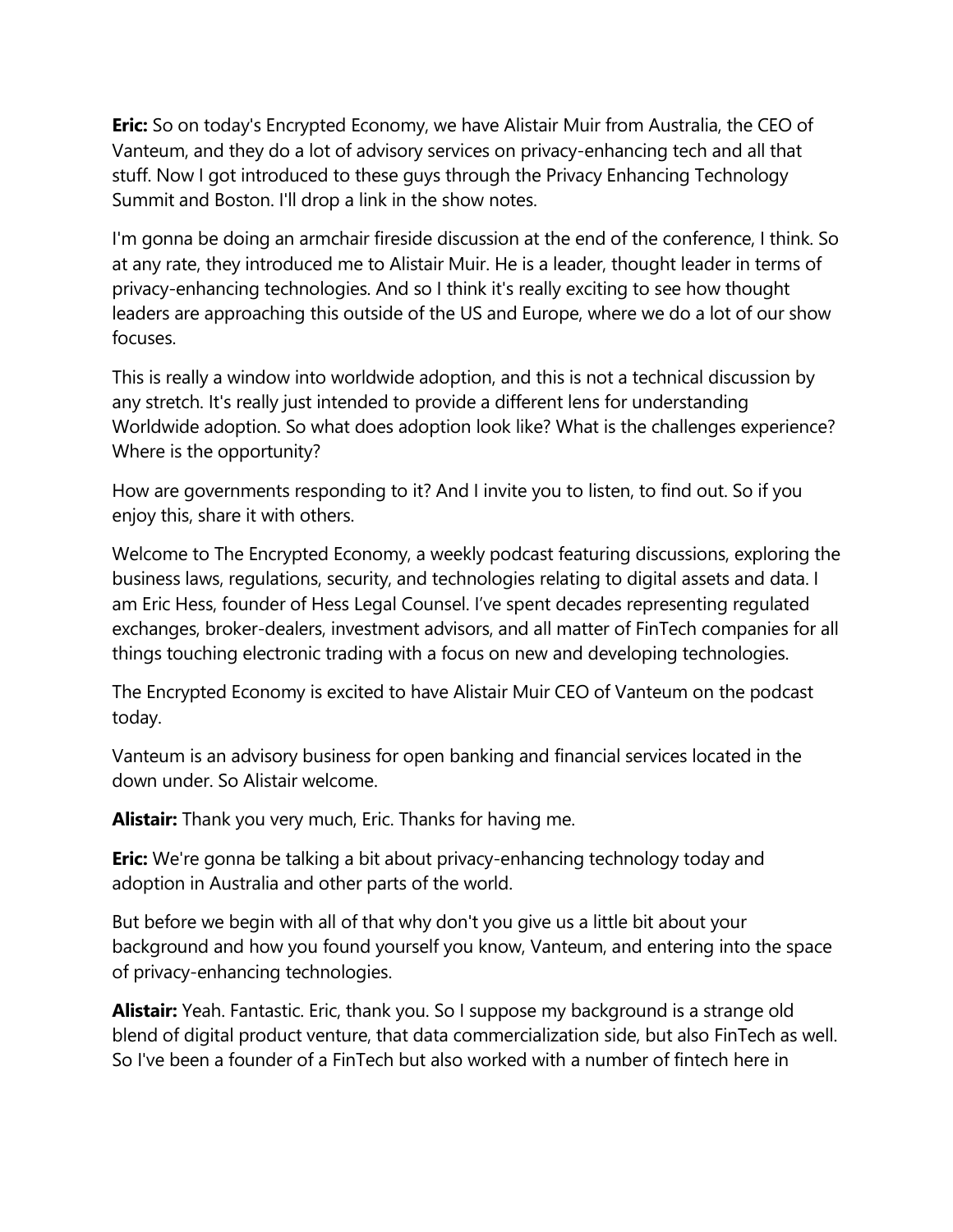Australia. As well as helping some international fintechs make their market entries into this region as well.

But I suppose I've been working in data sharing and open banking for quite some time. And in fact, actually been working in open banking before it was regulated in Australia and New Zealand. And so I've been advising some fortune 500 financial services including banks, large general insurers and that sort of thing on both.

Data sharing and data partnerships, but then also the open banking and how can a large bank, for example, put a proposition to a customer that, that, that helps them grow their customer base, help them acquire new customers, but also adds value to the existing customer base as well.

So I suppose the other thing, just in my background to tease a, is that I've also worked a lot with our national science agency here. So the CSIRO here in Australia and really helped their Sytech accelerator to, to, with the commercialization of science and technology.

So really that's about helping researchers and scientists have, you line of sight to industry and solving industry problem with their research and then helping them learn the commercialization skills to then be able to, once they've identified that of line of sight, actually being able to accelerate things and actually turn, turn the technology into businesses and get the capital they need. So as part of that, I suppose I've worn several hats. One, one has been as a, a pro bono mentor to some of the founders in the accelerator. Also an advisor to the program to help it get scale. But then also I've been an entrepreneur in residence within that pro within that program, going deep with a couple of different ventures to accelerate that commercialization.

So I am proud of the work that I've done there simply because we've through that work spun out, I think 63, 64 new companies from world-class science technology. And I think it's one of those things. And you'll hear it come through, later on, but it's one of those things that I'm really passionate about, which is if you can get that line of sight to an industry problems and commercialized science technology, you can have a real impact.

You can have a real impact with that. You know, with getting research outta the lab and in, into the market I.

**Eric:** Excellent. Um, and in terms of that moment where you first realized the importance of privacy-enhancing technologies, and I know you and I had spoken about a particular project that you're working on, where you suddenly started to realize all the different issues use that arose with privacy.

Do you wanna expand a bit on that?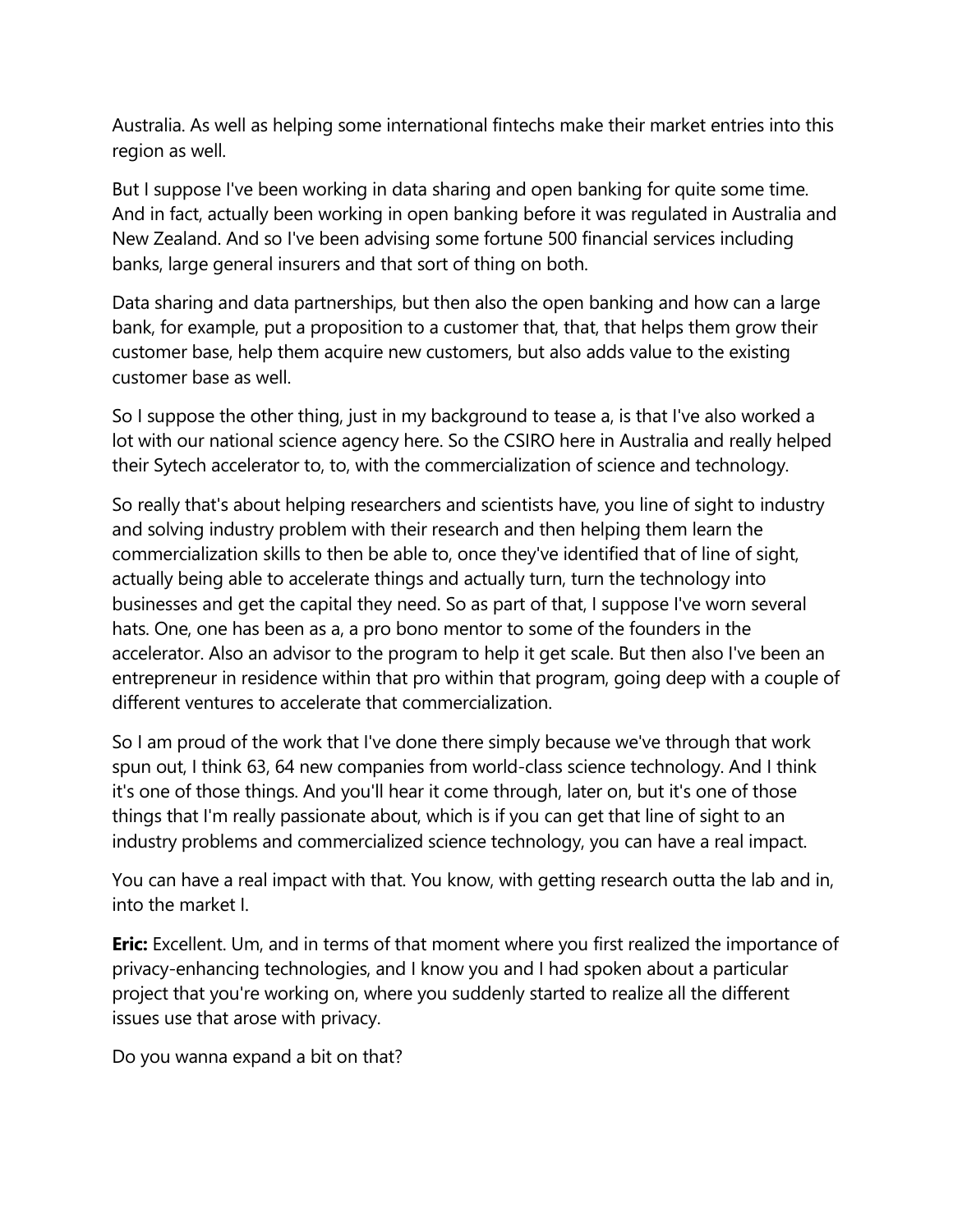**Alistair:** Yeah, sure. Thanks, Eric. I think so, so naturally as part of working in any. Heavily regulated industry and trying to put data partnerships together between, say an insurer or a bank or an insurer, and even a telco that there are you know, I, I had, lived the challenges of trying to get those data partnerships off the ground.

And, and actually with broader than any single project, but the sort of challenges. Challenges we encountered regularly were actually, you're in a heavily regulated environment. It's what can you do with that data? Who can you share it with and what, for what purposes, that, that was a constant issue? And then you've got. The natural legalities around, around you know, what you can and can't do with data anyway. So certainly privacy is one aspect of that privacy in terms of the legal part, but also privacy in terms of you wanna make sure that you're doing the right thing with the data that you're the custodian of.

The O the other part, I suppose it was. That became very evident to me. Was that in, in a lot of these partnerships, regardless of what sort of side you were on, there's a lot of commercial sensitivity in inside of the, the actual data itself. So what if the other party learns something from the data that we have that reveals something commercially sensitive about our business?

You know, and then another big part of the, this is trust. So how much do we trust the other party that we're actually sharing this data with? And then to overcome. Some of those challenges or at least to address some of those challenges, different organizations have, different data governance requirements.

And before it, you start then going what do we then need to do to this data to minimize some of these risks? And so you do stuff to the data. Mask certain fields, you remove, fields with AI in them. You use aggregation techniques to minimize certain things.

And then sometimes in some cases you would use a centralized data platform. To remove some of the PII and it's centralized. So therefore it's a kind of a trusted third party but the challenge with all of that is that you, as you do more and more stuff to the data, you're actually minimizing the utility or reducing that utility for the data as well.

So on one side of a continuum, you are. You you're addressing all of these risks, but on the other side, you're actually reducing the utility. And it feels like you're constantly trading off these things against each other as if they're mutually exclusive to try to get to some sort of middle ground where it's acceptable based on the risk controls of the organization and the cha the challenge there is that if you think that's.

Hard enough, this all takes time, and you end up killing deals. But then if you add to it the in these regulated industries, there's a real reluctance to let data, leave an organization. So if you're dealing with raw data organizations, don't allow the. The raw data to leave their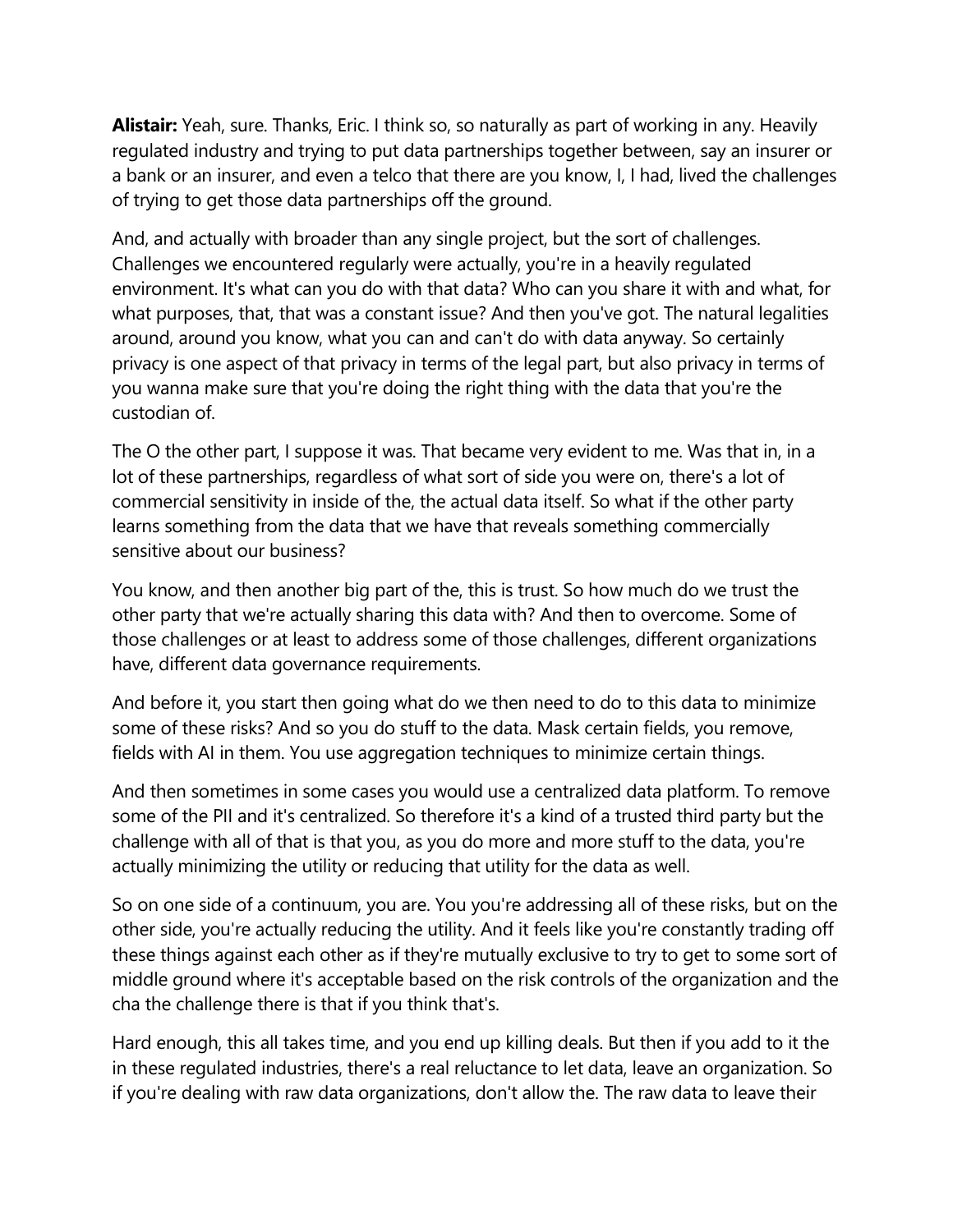control the, their environment to go to another you know, you naturally got information, security requirements as well, and a kind of a real desire to protect the data and transit at rest.

And also in use that kind of lived those challenges. And it was a bit of a slog to be honest, a bit of a slog. And then that's how I came to discover privacy enhancing technologies, which I think as, as I was doing some work with the C S R O. One of their teams that was in the accelerator, was looking at homomorphic encryption and looking at secure multi-party computation.

And so I suppose having, having realized those technologies and what you can actually do with those technologies, I how do I put it? It's to be able to do analysis on data while it remains encrypted and also to potentially do analysis on data while it remains encrypted without ever having to move that data from any individual.

Company's environment. Really opened my eyes. I suppose having seen, seeing what data 61 we're doing and looking to commercialize these technologies, having seen the, the possible applications of these technologies in everything from detecting illicit money flows in financial services through to, thinking back to the sort of impediments that I had been facing with almost every single data share between organizations.

Whether it be bilateral or multi later, I just saw so many potential solves for those problems. So I, I, so I got quite excited and bitten by the homomorphic encryption bug, so to speak. And so really, I was asked to step in. Into this project or venture within data 61 to help them spin it out, help them commercialize this tech.

And so I've been quite active in that ad advocacy piece. So I've been involved in the standardization efforts of homomorphic encryption. I've also been involved in the early days. As, as the MPC Alliance, I did raise to the Australian Senate here. It really came off the back of a what was, what happened in Australia,

there was an Australian data matching bill. That was being proposed at the time. And that was really with the objective of reducing fraudulent Medicare claims. So the way the government were structuring things is that Medicare is you know, our centralized body that kind of administers you know, healthcare and that sort of thing.

There, there was potentially 600 million worth of fraudulent claims that they wanted to get to the bottom of and the way that they were proposing to do that was to get, the data from, I think, six or seven other federal state bodies and centralize all of that data in a single place.

Very sensitive data. No, how there ma massive partners. And you know that whole centralization of data The way that it was the way that the whole, bill was being drafted,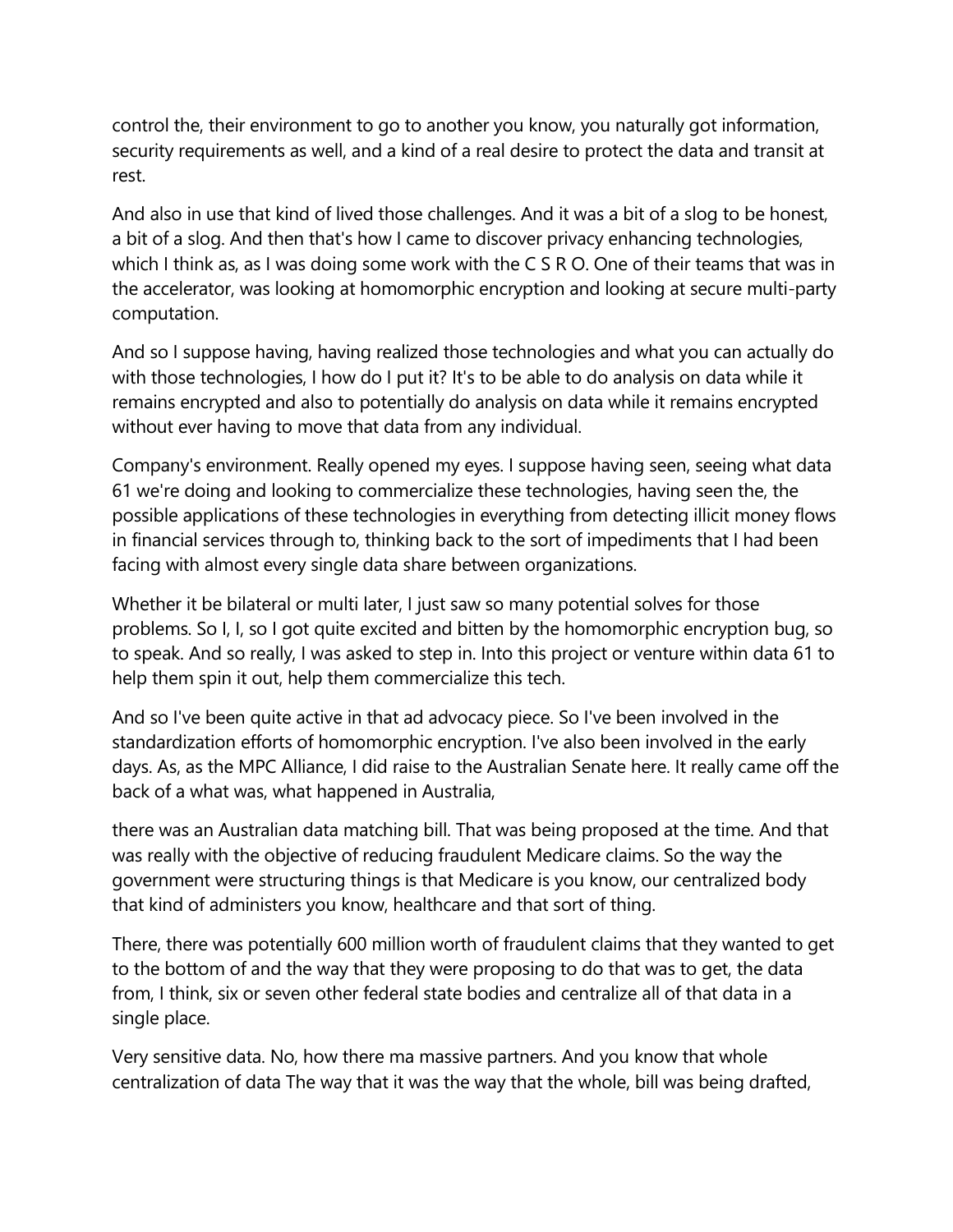was prescribing the movement of data. It was all based on raw data. It was all going to a single place, and it's given it to us all, give us all the powers with it.

And then we'll run analysis on it. And if we find fraudulent claims, then we're gonna tap on the shoulder kind of thing. So really use that as an opportunity here in Australia actually to collaborate with gal white, Inc. So they're us based cybersecurity firm, great pedigree.

In home or encryption, secure multipart computation other privacy, enhanced technologies really use an opportunity to showcase what else is going on in the world. Let's broaden the horizons here. There, there are lots of countries around the world and age government agencies within those countries around the world that are embracing these technologies for evidence based policy doing things in a way a that allow the richness of that analysis on data without having to actually physically move that data without having to risk citizens.

You know, security citizen data and also the privacy. So we, so we put a lot to go together there. And unfortunately it really fell in deaf ears here in Australia. There was, we did a lot of campaigning and advocacy work, and we listed some enlisted, some others.

But through that campaigning work you know, met with a few ministers and senators here in Australia. And that was the background to then. Being asked to put some stuff to the Australian Senate as part of their FinTech and RegTech inquiry here on how could we use some of these technologies in a FinTech, RegTech, financial services setting?

How could it be used to generate another industry or, generate do it from a, from an export perspective. So from a, from a technology export perspective Yeah.

**Eric:** And what happened to that Medicare bill, or I call it Medicare. How, what happened to the fraudulent medical bill?

**Alistair:** Unfortunately the bill was passed so now there, there, it's entrained in legislation that these various. Agencies are forced to share that data. And we had, of that, we still had ongoing dialogue with the federal department of health, unfortunately.

And I think this is a challenge, you know, really broadly speaking, a lot of these government agencies, they're trying to solve the problem in front of them. If that makes sense. They're not necessarily aware of some of these cutting edge technologies that are, maybe a step away or two steps away in the future from what is absolutely mainstream right now.

And I really do understand it from their perspective, which is they're trying to solve an immediate problem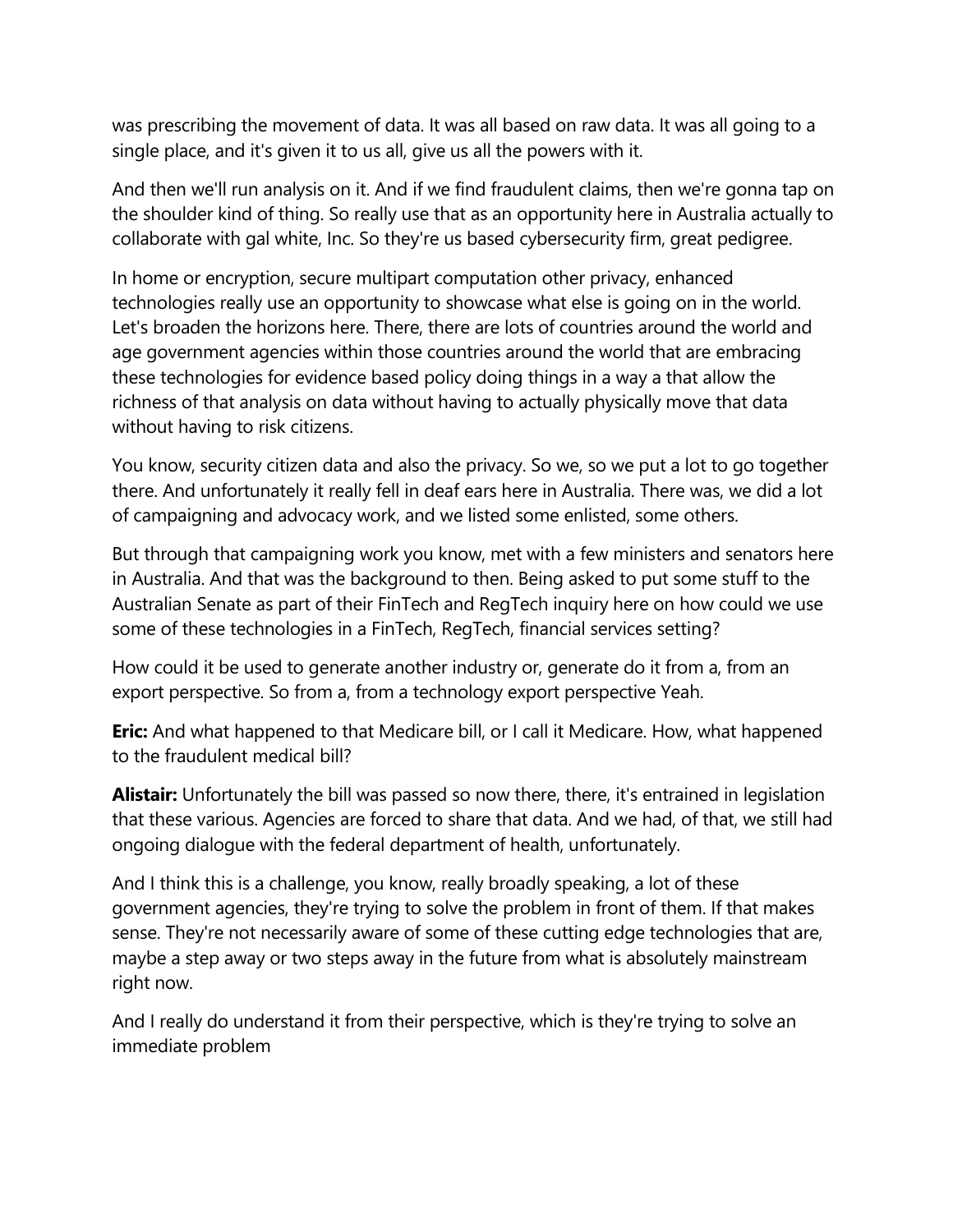**Eric:** the way that it's always been done, but it's not accounting for the fact that the amount of data is growing exponentially.

**Alistair:** Exactly. And I think. So there's a real lack of awareness on, on, you know, what some of these technologies are gonna, they're gonna soon be mainstream.

They're still a couple years away before that's the case I feel, but to not even be aware of them to, and then to almost draft legislation in a way that, that, as I say, prescribes a movement, data prescribes the use of raw data. You're accidentally prescribing things in, which, leads to undesirable situations,

## right.

**Eric:** The honey pot effect and in the context of, and just to remain with that example for a bit, the, a secure multi-party computation type of architecture might have had each of the agencies retaining their data and potentially performing computations, which designed to produce a result that would be indicative of a red flag, that to further investigate.

Then there would also be even now with the data centralized, they could homomorphic encrypt it and still gain those benefits. Of course, that would require a fair amount of upgrading. Like I think it's a very interesting example and I'd like to explore it more because you had firsthand experience with it.

**Alistair:** It almost flows in the way that which countries are more mature in evidence based policy which countries are more mature in kind of data privacy, but then beyond that its which agencies within which country are more mature in their thinking of bad about how they undertake data sharing partnerships with the private sector or into governmental

partnerships, and sometimes it comes down to the people that are in those agencies, frankly, to, to give to give you a sense, the Australian, it certainly felt for the conversations that these, the Australian federal department of health here were a long way off in terms of their understanding a long way off in terms of their maturity around the issues and risks that are thrown up.

By raw data by sharing data and just, you know, it's also very clear through that example, by the way, that there were a lot of politics at play you know, control between agencies and that sort of thing. But, but, but there are some examples, I'd say the likes of I, I M D a in Singapore, right? So AR in Infocom media development authority and their kind of privacy data, I'm trying to remember the exact number, but their privacy.

They've got a privacy in data commission and as part of some of the work that they do, they work with the private sector. So they'll do hackathons, they'll do a variety of different things to stimulate closer, closer ties between industry and also government. And as part of what part of that, they've got a safe data sharing framework.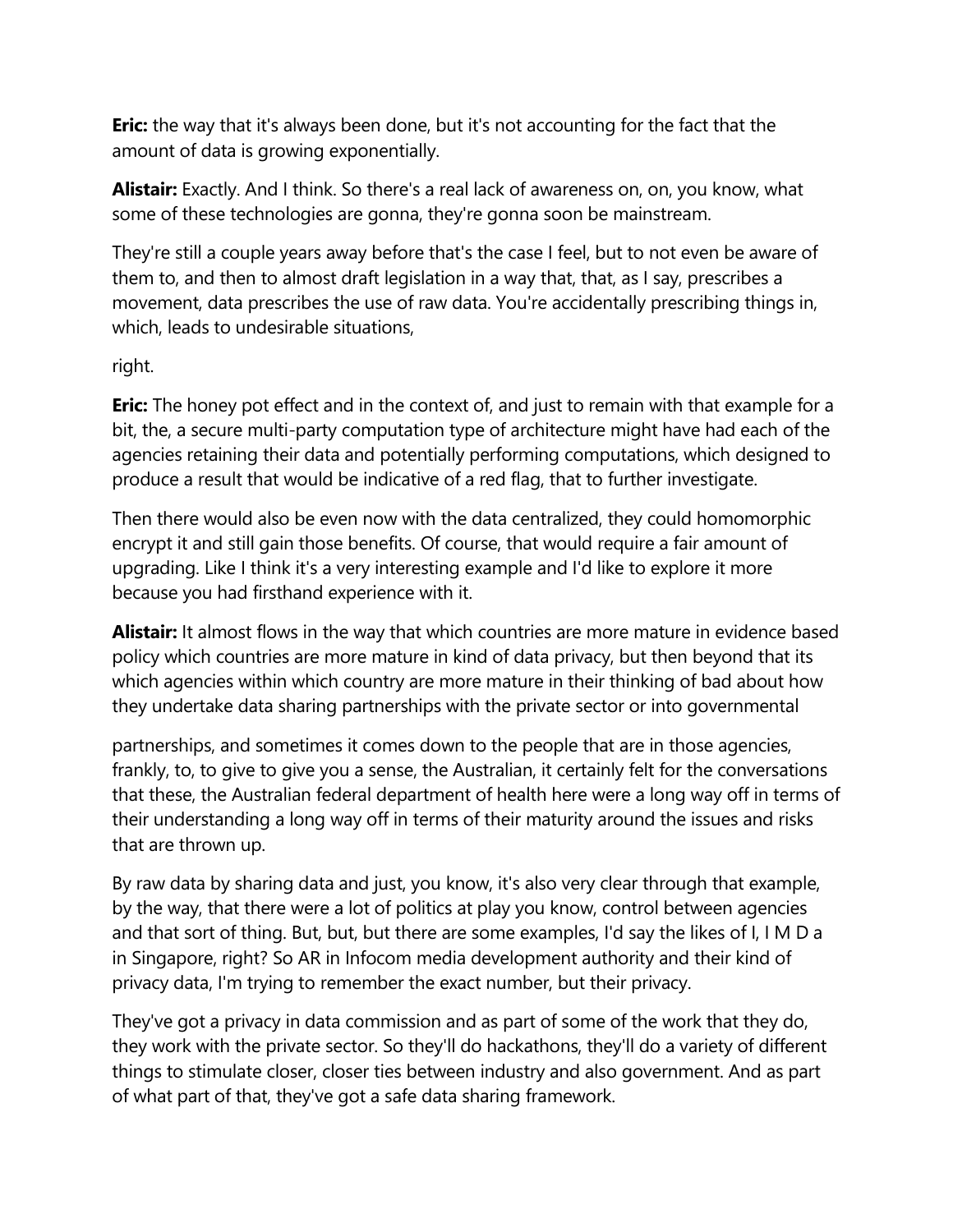So they are actually. Actively go out and promote ways to undertake some of these data shares for both social good, but also a private sector benefit. And as part of that, they explicitly call out the use of homomorphic encryption, secure multiparty computation, as ways to undertake these data shares.

Similarly, I mentioned the OS track example here. So that's obviously an agency that sees the benefit and it's a three it's a 3 trillion or problem globally around anti money laundering, money flow. So definitely the carrots there, but then you can also look at their counterparties.

In the UK, for example. So the FCA are also pretty active in both the promotion of privacy asset technologies, but also then trying to understand more and more about, about that and what the applicability is in Fs, financial services. Sorry. And then, I feel we're seeing more of that in the us come through as well, both in the maturity of data, privacy laws, like for example, what's going on in California.

But then there are, I think it's the FTC in the us, or also looking at more privacy announcing technologies. How can they be used? Again, it, it feels like that fin crime and anti-money laundering use case is the one that kind of is the big carrot for them. And so I suppose for me, it's more about, I think there's still a way to go in terms of the advocacy.

And I, and I think, and it's a complicated thing to answer because. I think it comes from a combination of factors. It comes from more and more, geographies around the world are coming under more intense privacy legislation. So you've got a greater drive from consumers, but also regulators to get what more privacy loyal in there to actually then be more, which is more restrictive for private sector are on what they can and can't do with that data.

And what's expected of them, frankly. You've also got a growing. Awareness, know from tech vendors in the space around what the opportunities are, those, those earlier use cases or the, a real thing that kind of helped to be the tide that lifts all ships, right? So you can point to those proof points.

And then you've got those pockets of reg regulators investing in the space. Internationally that then can be pointed to as use cases again, to have that kind of groundswell. And I think Frank, frankly the likes of the privacy enhancing technology summit, bringing a lot of these people together also helps.

To generate that awareness and bring together the people who know and who are subject matter experts in the domain, versus those who have industry problems such that there can be that gelling of the, these are those killer use cases. And frankly, I think it's gotta be quite a few things that need to come together before this becomes mass market.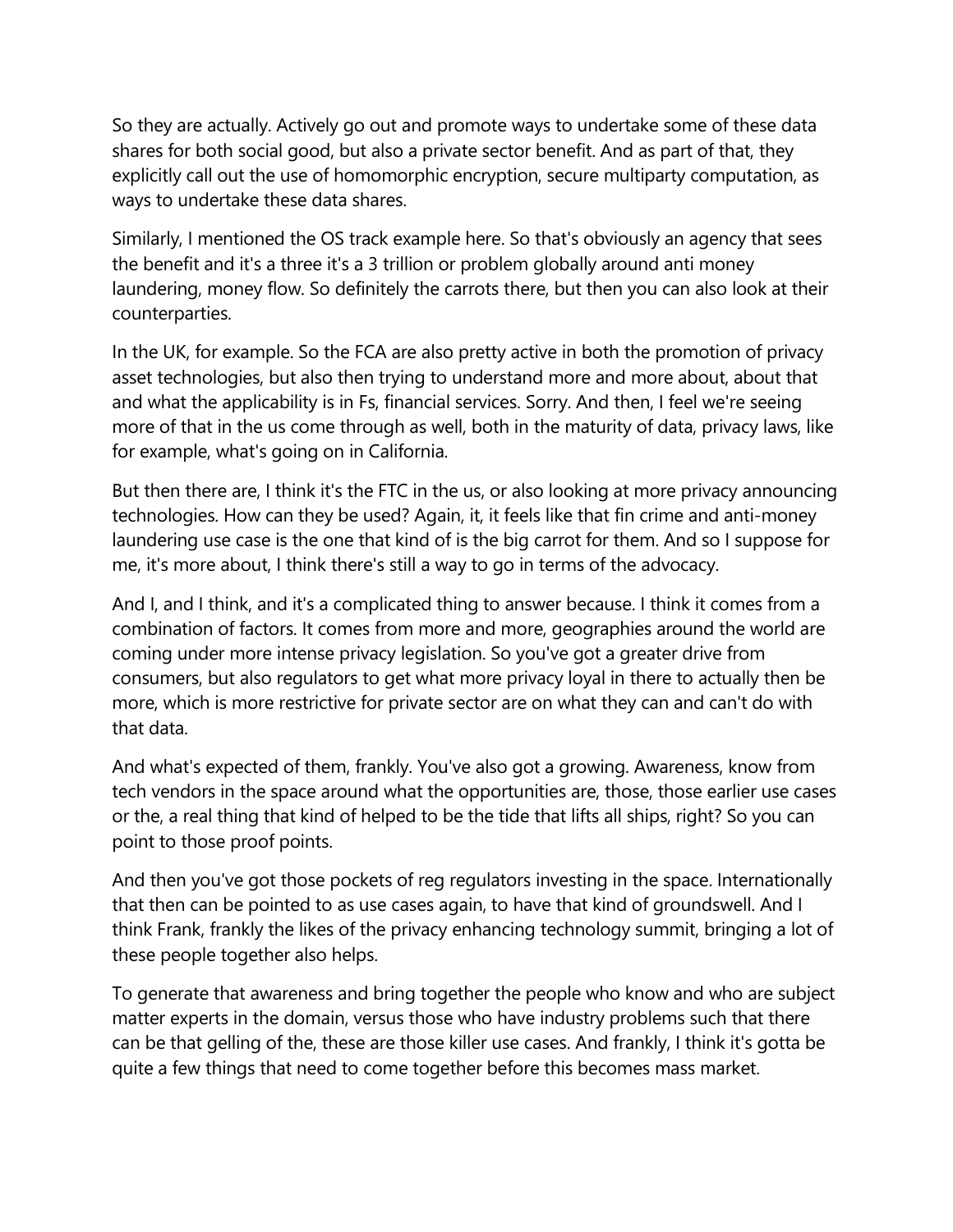Um, But, but I do think from being in the space for the last few years, we are at a point now where it is very close to a breakout, if that makes sense, specifically, I'd say MPC probably is ahead of he in terms of that in a breakout. But, but whether it's just even the general awareness of privacy intensive technologies, I think is growing for.

**Eric:** Yeah I think I was shocked that, um, the NBC Alliance, about a, you when I first started exploring homomorphic encryption you know, more heavily, in the fall 2019 the NPC Alliance was, the head. It wasn't the same composition that it was today. It was hardcore research organizations.

It was like duality. It was like in Vail, I think it was inferring a bunch of others, but there were a handful. And then I looked at the most recent list of NPC Alliance members. It's like this whole Z KP digital asset crowd just descended on its. I think it makes up like half the membership and that certainly helps because when you have that kind of interest flowing into it you know, it certainly a rising tide lifts, all boats.

Sticking with the privacy enhancing technology summit cuz I'm glad you brought that up. So you've been very involved in I guess the privacy enhancing technology summits that have been in Europe and then there's also the privacy enhancing technology summit. That's gonna be hitting The us first one in Boston May 18th, 19th.

So that's how Alistair and I were introduced through, um, through the crew that's doing that. That's a privacy enhancing technology. Someone will drop it in the show notes check it out be bringing together a lot of experts, some from the down under as well to talk about privacy enhancing technologies.

## **Alistair:** There, there

are a few, I look, and I think, and as I mentioned before that I really do think that the team had done a great job in helping to bring together. People who are so world experts, but also those who are looking to explore the space more. And I think it, it really does help to lift, lift to be that tie that lifts all ships and bring people together.

**Eric:** Yeah. And it's interesting. You talk about like different countries and regions who have approached privacy enhancing technologies. And again, particularly around money laundering, risks you know, you've seen the FCA do their technology sprints. You've seen the New York department NYS DFS, New York state department of financial services.

They did a number of tech sprints, including with infer who, I think you van partnered with I think on, on certain proposals in Australia. Um, and you know, I remember stumbling upon on all these tech sprints that were lined up at N Y S D F S. And it was really. Quite something like breaking up like individuals coming, working across companies to just, and maybe working on more than one tech sprints, but each segmented from one, one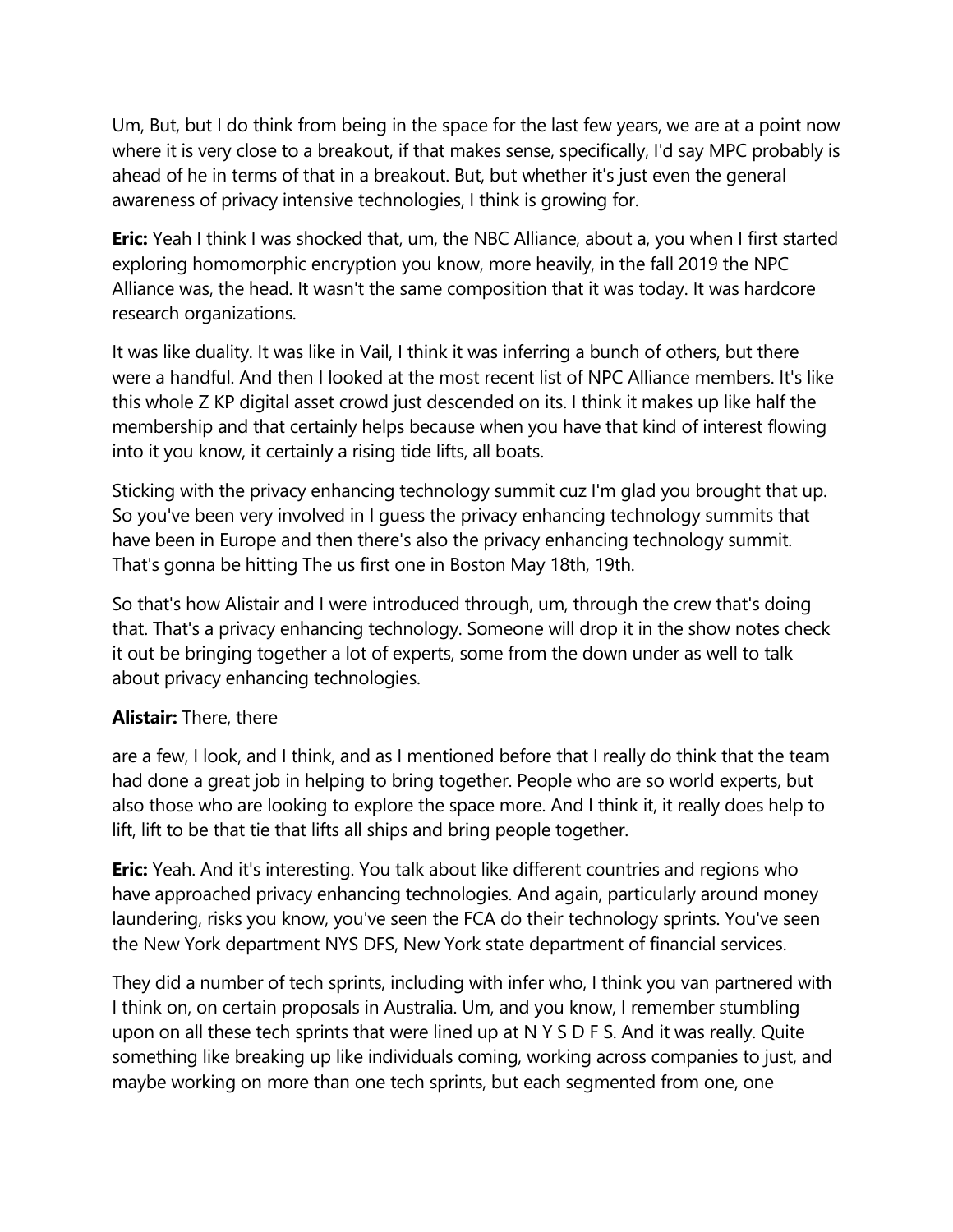another to Devis these sort of strawman solutions from which some of them have actually gone on to actually build some businesses around.

Those tech sprints can be you know, I think it advances the whole privacy enhancing technology. Solution set so much more when they're engaging in that way. And then they're getting real time feedback from the regulators. And even sometimes the regulators are part of the team helping to create it, which I just think is which I think is awesome.

Um, um, rotating a little bit to open banking near and dear to your heart. What is open banking?

**Alistair:** Yeah, sure thing. So open banking, and, and it depends on the jurisdiction, but it can either be regulator driven or market driven, but it's essentially allowing consumers to get access to the data that they, that a bank or another financial institution holds on them such that they can then give that to a third party.

Which could be another bank or, another sort of a, to FinTech and really how that's come about is that, in, in the EU, it started off as a payment services directive two which was really predominantly a brand payments and helping people to get rid of merchant fees and do account to account payments.

Then the UK's implementation of that was really more about current accounts and driving more competition, actually into the nine largest banks in the UK, the CMA nine that are otherwise called. And then in, in various other jurisdictions, it's been a band competition and consumer choice and kind of innovation in the economy, certainly in Australia open banking.

And the thing called the consumer data right here are used interchangeably, but really what it is here is the consumer data, is aimed to be an economy-wide data, it allows consumers to be able to take the data from someone who's holding it on them to be able to provide that to somebody else where they see there's value in that kind of exchange.

And it is intended to be, as I say, economy-wide bank the banking part or financial service is the first vertical of that kind of consumer data. So the term is used a little interchangeably in Australia. Open banking is the first four array, so that the banks, which then expanded into energy telco.

And then other financial services providers like insurance, for example. But I think the thing is important to call out is open banking while it is happening in some of these jurisdictions is actually, it's a global phenomenon. So it's happening, around, around the world.

It's happening in Latin America, Mexico is quite within, within, at time. They're. Some of the most, most proactive and they've passed a law 2018, but then in the us, it's been more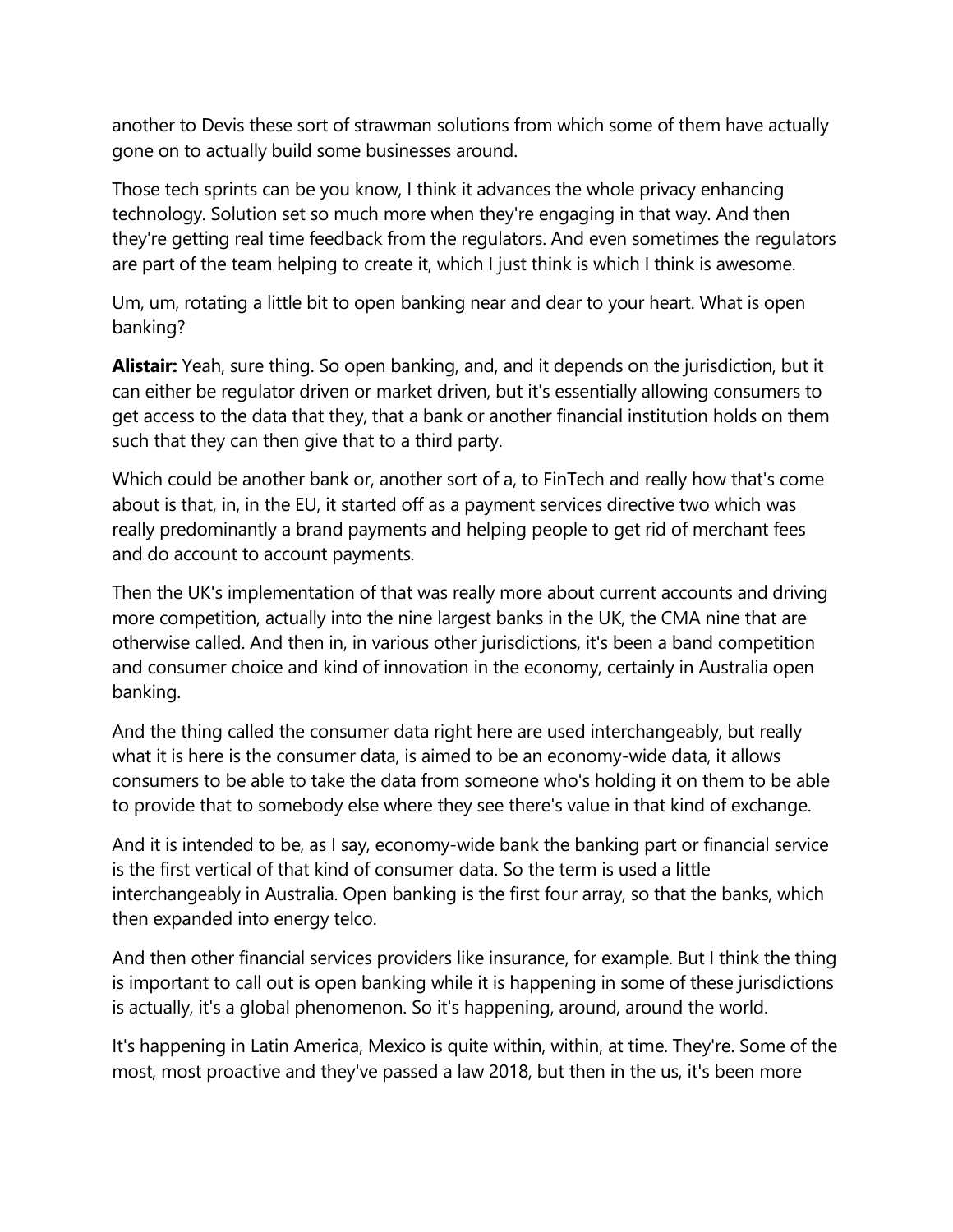market driven, so to speak. So not having the regulatory framework around it that feels like it might be changing in the next little while.

So that's the background into what open banking is, but I think what might also just be worth at is why does it matter to a consumer, right? Because I think within open banking, there's a real, there's a real tendency to think about what it means to a financial institution, but that's not actually the reason why it's been regulated in any jurisdiction whatsoever in, it's actually about consumer choice, transparency, driving competition into markets.

So driving competition specifically into financial services. And it's really about being able to give consumers the ability to get, a better offer and to switch banks and, and to overcome some of that inertia really. And so that's how it's come about. And so propositions include everything from, getting a better rate on a, on a home loan, getting a better rate on a personal loan, a credit card through to just various comparison apps and being able to switch energy providers.

Switch telco providers, but then you're also seeing other sort of propositions emerge where people can actually get a, get a recommended rate on a home loan, but actually then be able to switch and get an approval on a home loan within seconds.

And then all of the sort of customer onboardings taken care of based on the data that's been shared. So you're seeing some real some really interesting propositions that come at. I'd also say that open banking is probably more the guardrails and framework. For some of those for some of those data shares, so what you can share, what you can share what, what are the sort of rules around it?

**Eric:** And it's interesting. So as a consumer in the us, and maybe again, maybe my experience is limited. Does the average consumer under, do they actually experience like an open banking platform, or does it happen more on the back end?

Is there,

**Alistair:** yeah. So how, and it's a great, it's a great, it's a great pickup actually. So how in the us and other markets where it's not regulated, how they typically experience it is I'm trying to think of a kind of a specific use case. Let's say it's a bank or a non-bank lender offering a fantastic rate on a home loan or a mortgage in order to get that rate or a personalized, they'll ask they'll prompt for, Hey, can you give us access to, the data that you're, that. From, your current bank, we want access to how you're spending your money, your assets, liabilities, your transactional data stuff that is then done in the backend using someone like Yolie or Plaid in the us where that is using a thing called screen scraping.

So a technology called screens scraping, and essentially just drives the screen, rather drives the browser or pulls it down it at via API, get sent. And, and, and, to, to the acquiring bank,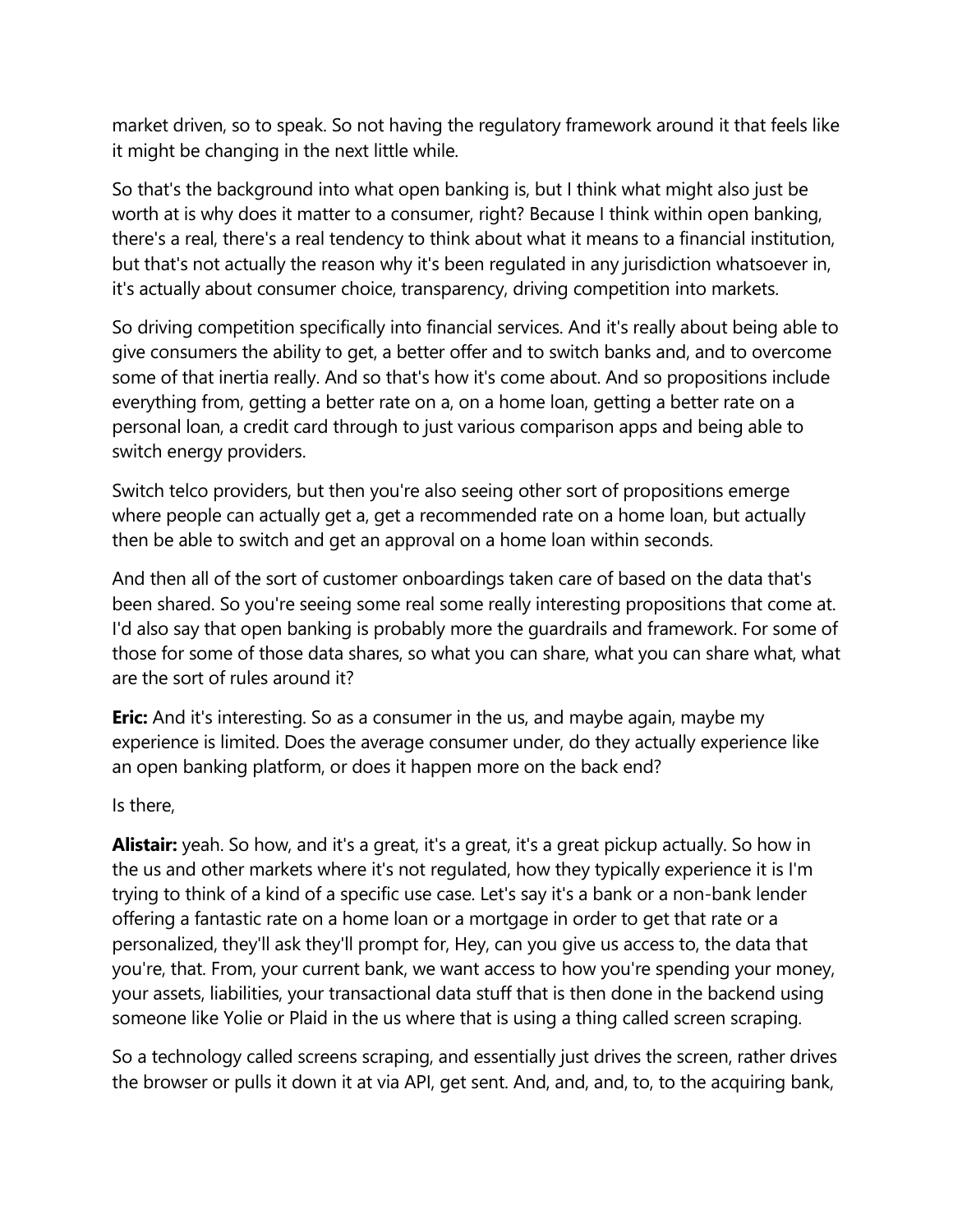so to speak. And so it's very seamless to a consumer. There's naturally an apart from the fact that it's clunky and apart from the fact that it's you know, it.

It sometimes breaches the terms and conditions of, of, um, of the bank, for example, that you're coming, and you're giving your username and password to somebody to come and take the data from the screen. It's it also it's a really clunky kind of technical solution and it does not have the right data, privacy guardrails.

Or InfoSec kind of guard rails around it. And it, and it's implemented in different ways. And some banks block it, actively. Other banks are they, they let it go and others are just more in that that watch where they wanna know exactly who's doing what who's hitting, who's giving their credentials away.

Yeah. So it's, that's, it's it is seamless to a consumer by and large, but it's happening in the background. All right. And

**Eric:** I, I think, um, most people in the us at least have probably experienced plaid in some way for shape or form given a consent. Um, and in, in an open banking system, you've noted some of the clunky, the, some of the problems that maybe aren't the best for privacy, what pet technologies map particularly well to open banking solutions.

**Alistair:** I think, yeah and I think the other thing that's an interesting one is almost a framing of open banking. So that's the kind of regulator market driven approach. But if you think about the pressure that's put on existing financial services companies, where. Open banking is either regulated or it's market driven.

You've got consumers able to get that transparency and choice of being able to bring that data to somebody else, and there's a real potential threat, competitive threat to some of these organizations. The other side to it really is that. For a long time, and this may be a controversial comment, for a long time,

a lot of these large financial services companies haven't done very much or enough with the data that they've currently they've been sitting on. So as part of that, there's a, there's an increasing =desire to do more with that data. There's an increasing desire to deliver more personal as propositions to consumers.

There's a desire. To work through data partnerships with other companies in adjacent markets to, to offer that value and personalize. And so that's the framing. And so to undertake that those data shares there's a real, demand growing demand for the likes of **HE** 

secure MPC secure MPC works really well, certainly when there's multi later partnerships. Um, and you know, for example, if you can have a loyalty, a bank working with a loyalty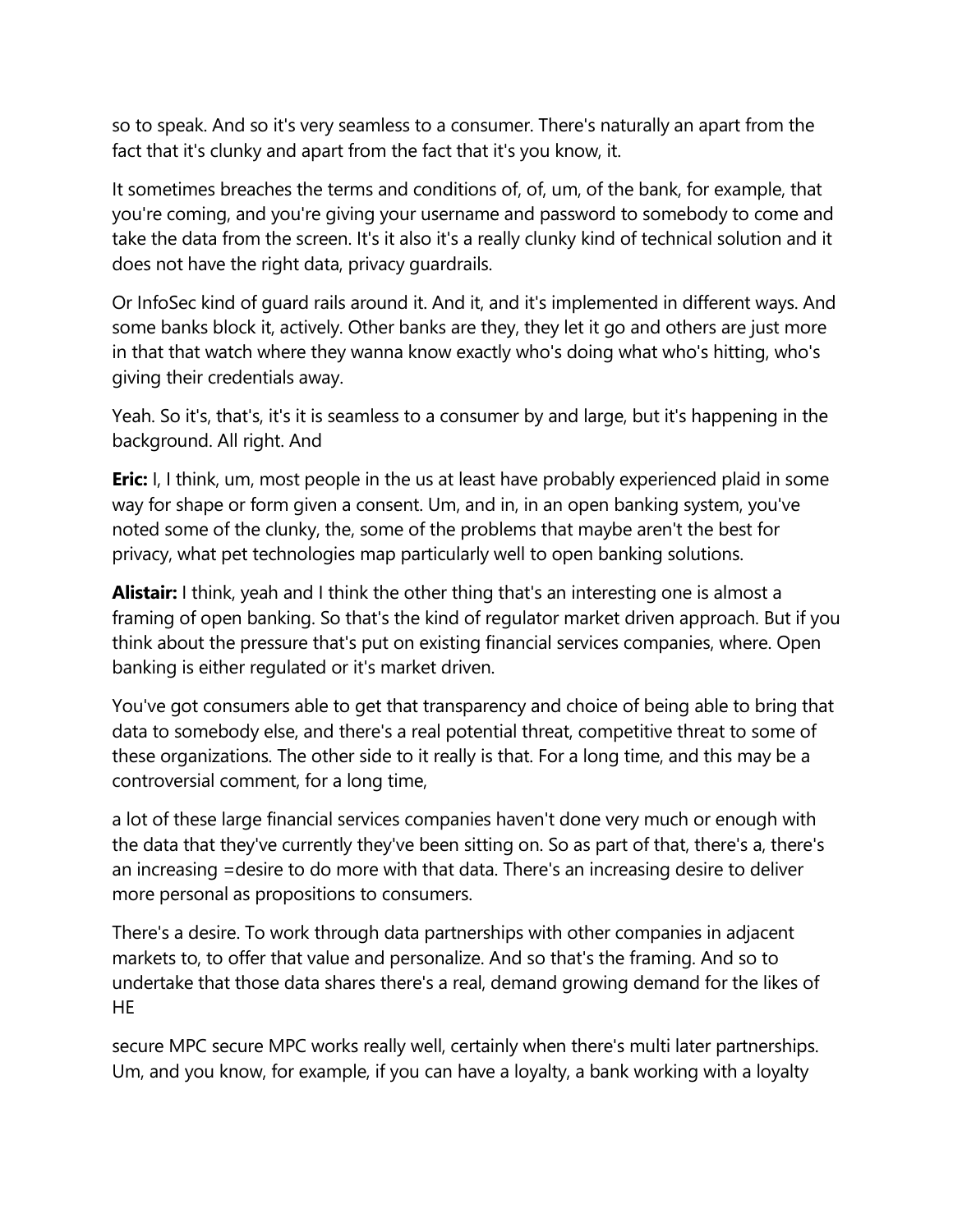company to not only drive greater cross sell for, especially if it's a loyalty company attached to a, an airline is actually being able to drive.

Greater cross sale of credit cards that have loyalty points attached to them. But what are those personalized offers that we can then put to someone who is a frequent flyer now that we can give that the orders have opened? You know, and then there's other propositions that are um, which sit along alongside open banking.

So some of the data comes through an open banking regime, but what about the other data that we have? That's not mandated to be shared. Can we set something up using homomorphic encryption where? We, we can provide an insight to a FinTech that's closer to us such that they can provide a proposition and almost that combination of closed ecosystem alongside that open ecosystem.

And so there's growing. Certainly in Australia, there are a number of banks here that are investing heavily in secure MPC hiring. And he And, and really looking almost to see what can be done in delivering some of these consumer propositions using the data that they have that sits outside of an open banking regime.

So very symbiotic, is the way that it's been looked at.

**Eric:** Yeah. And I guess there's sort of two ways of looking at it. One is to try to enhance the overall customer experience with more personalized services or offers. And then the other one is thinking about almost marketing partnerships.

**Alistair:** Yeah, absolutely. Yeah, and it's not just in Australia cause the, is, there's definitely banks in the UK, which are further along the journey in open banking that are, investigating this space and, and are using. E to even work with each other to you know, what are those things that we can do with consumers that are that that, that they can, that can't be done through open banking and by the way that's also almost touch on another theme of how open banking has um, has come about.

Is it open banking and almost every jurisdiction has come about because regulators have tried time and time again, to get banks to be more competitive? And to do more things, to make it easier for consumers to switch away. And it's it, in almost every situation where banks haven't done that and got together, that's when the regulators have stepped in and said okay, so here's a regulator here here's a regulatory regime have forced this. So I'm certainly seeing some of those essence being learned and actually, banks and other financial services companies going well, how do we now use these technologies to work together? Because we now certainly see the north star of where this all sort of heads, which is towards, greater openness, transparency data, almost being a proxy for money.

In, in, in, in these sorts of setups too.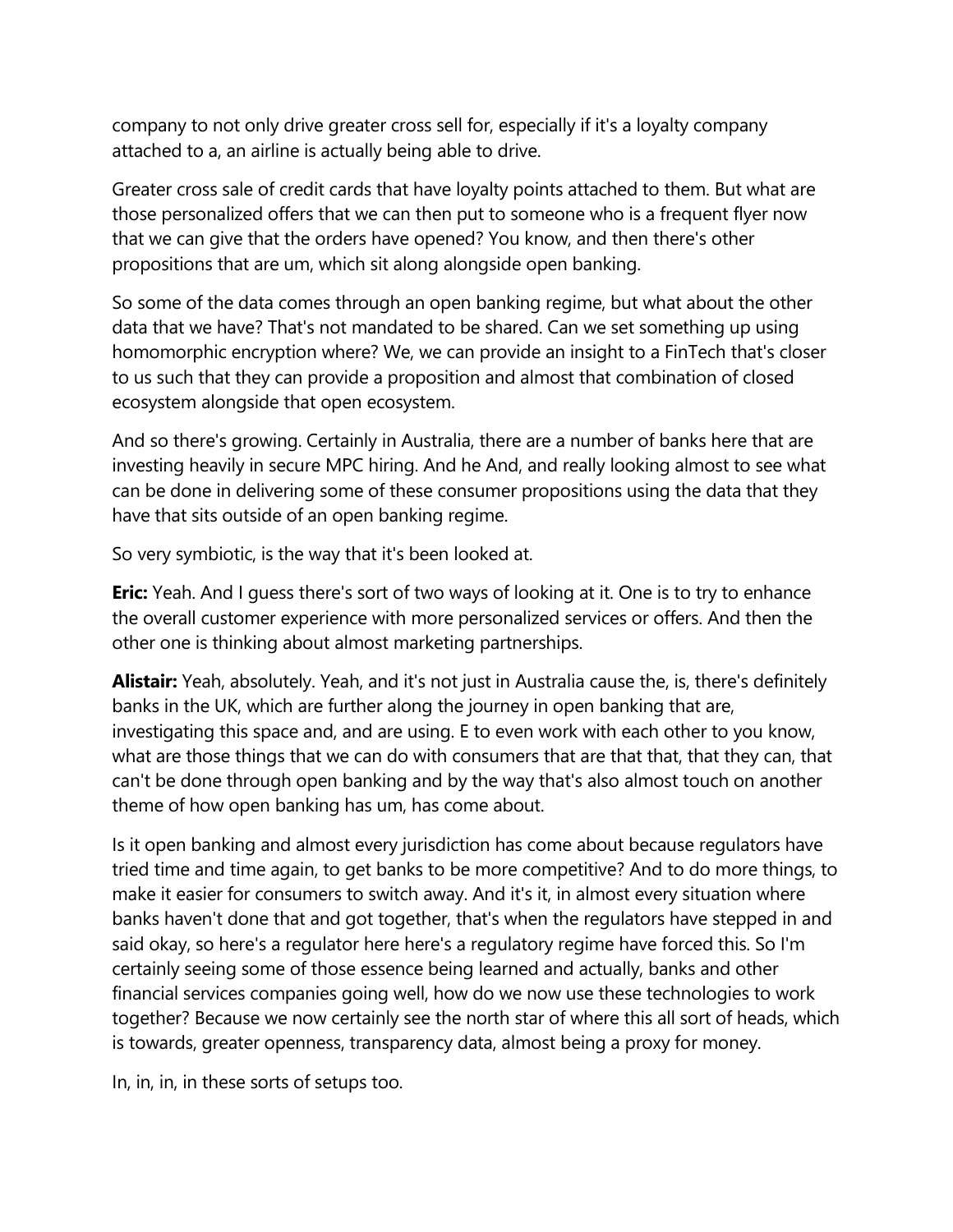**Eric:** Yeah. And certainly like data portability, turning into an opportunity. You know, that's certainly, we're just at the beginning of that, right?

**Alistair:** Oh, a hundred percent. A hundred percent.

**Eric:** And, and do you think data portability is an opportunity that the obvious use case is open banking?

Or do you see other opportunities that may be tangential or related that might be equally compelling or more compelling?

**Alistair:** Well, the, the other, the other way to look at it is da data portability and sharing data. We've been as consumers. We've been doing it for a long time. So we've been doing it.

With likes of Facebook and others for a very long time. Now, this is more about the kind of the guardrails that are being put around it to, to make it safe. And, for example in, in Australia, you've got the right to delete. So you can go to the bank and say, look, you've got my data through the consumer data, right regime.

I now want you to delete that data on me and they have to and so they're legally obliged and they have to then You know, it's not as strong as GDPR, which is the right to forget. So forget you, we knew kind of thing. I, I think so. So data portability has had a lot of opportunity for a long time.

I just think it accelerates whenever there's a regular pure regime that makes it really, it actually makes it safe to share that data. And as a, and as a consumer, safeguards are in place to, to be able to do that. Um, But I think it also within open banking almost needs to hit a tipping point where there's enough consumer propositions in markets.

But to answer your question about some of the other areas and other, areas where data sharing can deliver value. I really do think in, in some of those either public sector, data shares or combinations of public private sector data shares, there, there's an awful lot of untapped opportunity there where.

Before some of the impediments that I've certainly experienced. And I mentioned earlier, would've blocked either evidence based policy decisions or, or, or things we just cannot detect patterns of fraud, that there are now the opportunities to safely and without needing to move the data and having to go and acquire all of that data and bring it to you.

You can actually bring the algorithm to data. Where it currently resides. Naturally healthcare is another area which is, um, has so much opportunity. I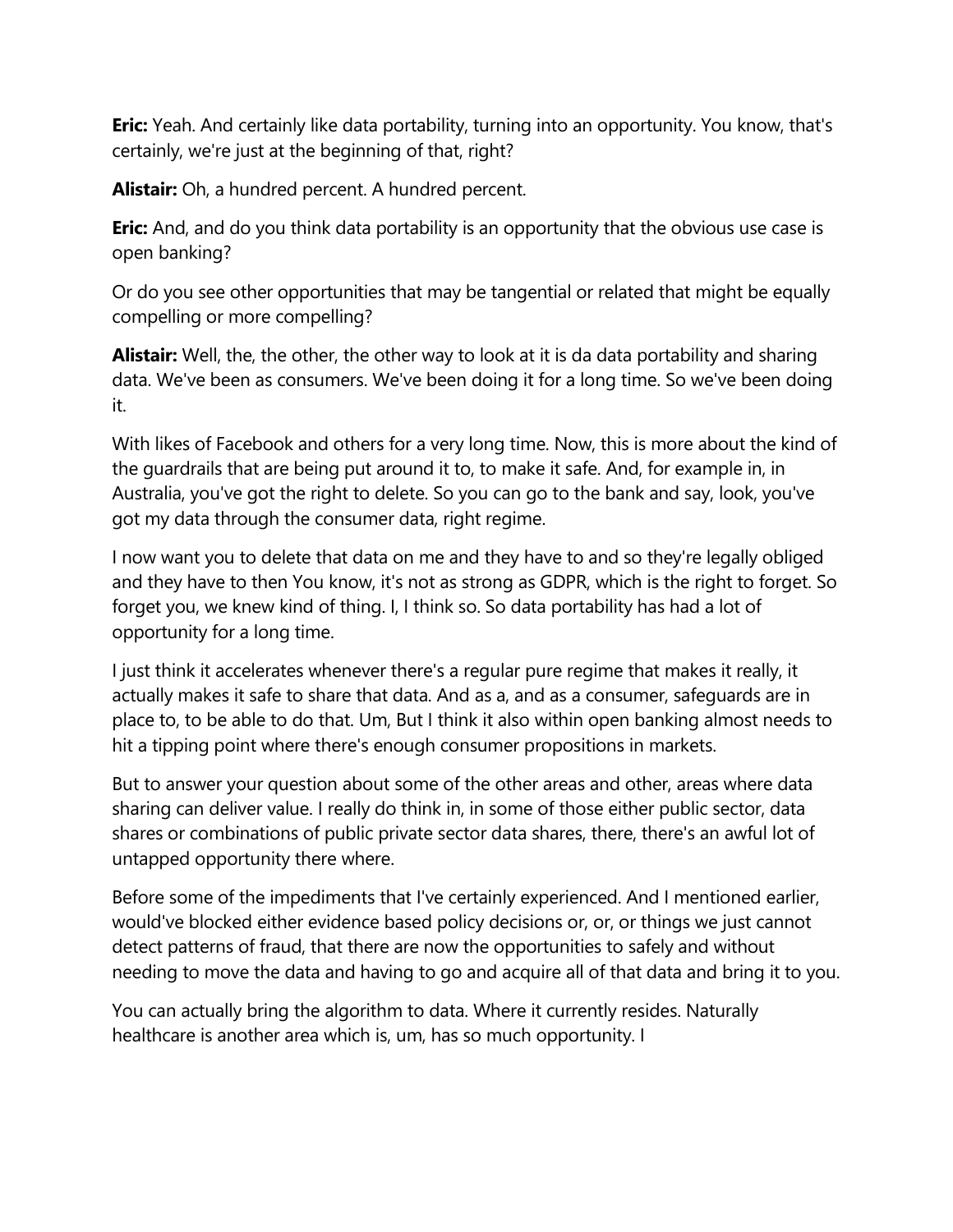**Eric:** know we talked a little bit about jurisdictions and it's difficult, it's dependent on jurisdictions, but where do you see pets being, which jurisdictions do you think are most prime for or the monetization of privacy enhancing technologies?

Like the commercial use case? Not so much the public one.

**Alistair:** Certainly in Australia, our major banks, as I say, at least two of our major banks are actively looking at ways to not only spin up new propositions that are underpinned by privacy enhancing technologies but also way, potentially new ventures in the space.

So there's a real kind of appetite to see. To see the opportunity for consented data share consumer consented data share. I think jurisdictionally, the us would be pretty far ahead when it comes to some of the tech giants, right? So you've got FA Facebook very active or meta now. So very actively hiring in the space and secure NPC and actually also and he as well.

And, and, looking at their kind of private lift measurement. PE pieces for their ads, is underpinned by a lot of NPC technologies. You've got Amazon and through their Alexa fund, looking at investigation of NPC for kind of previously preserving analysis over voice.

And they've made recent investments, right? Like with likes of info. And I'd also say that you look at what the likes of you know, Microsoft have been. Very active in the space OFE but also MPC for quite some time. IBM Intel. I really think the us will be the first market where a lot of this stuff, in fact, it's already there, it's already behind the scenes, not necessarily being, being lauded as an MPC solution or a solution it's embedded, it's fully embedded. I'd also say that in the intelligence community, it would be north America. Generally. That would be well ahead with the use of some of these technologies in, in In intelligence settings as well.

Yes, I'm in Australia. Yes, the UK and the rest of Europe. But definitely the us they'll probably be leading the way there. And so I suppose if I was, forced to say one geography or one jurisdiction where I thought would lead the way it would be the us. But what about,

**Eric:** You know, just working across competitors, working you know, horizontally, so where you have potential competitors sharing information like for research and then just, leveraging their individual data pools, potentially, presumably with secure multi-part computation, not.

E and then, benefiting that way. Have you worked with those kinds of initiatives and seen how they develop and yeah, so?

**Alistair:** certainly the one that jumps out is around insurance, um, being able to identify potential insurance and fraudulent claims between I insurers certainly here in Australia and I know it's happened elsewhere around the world.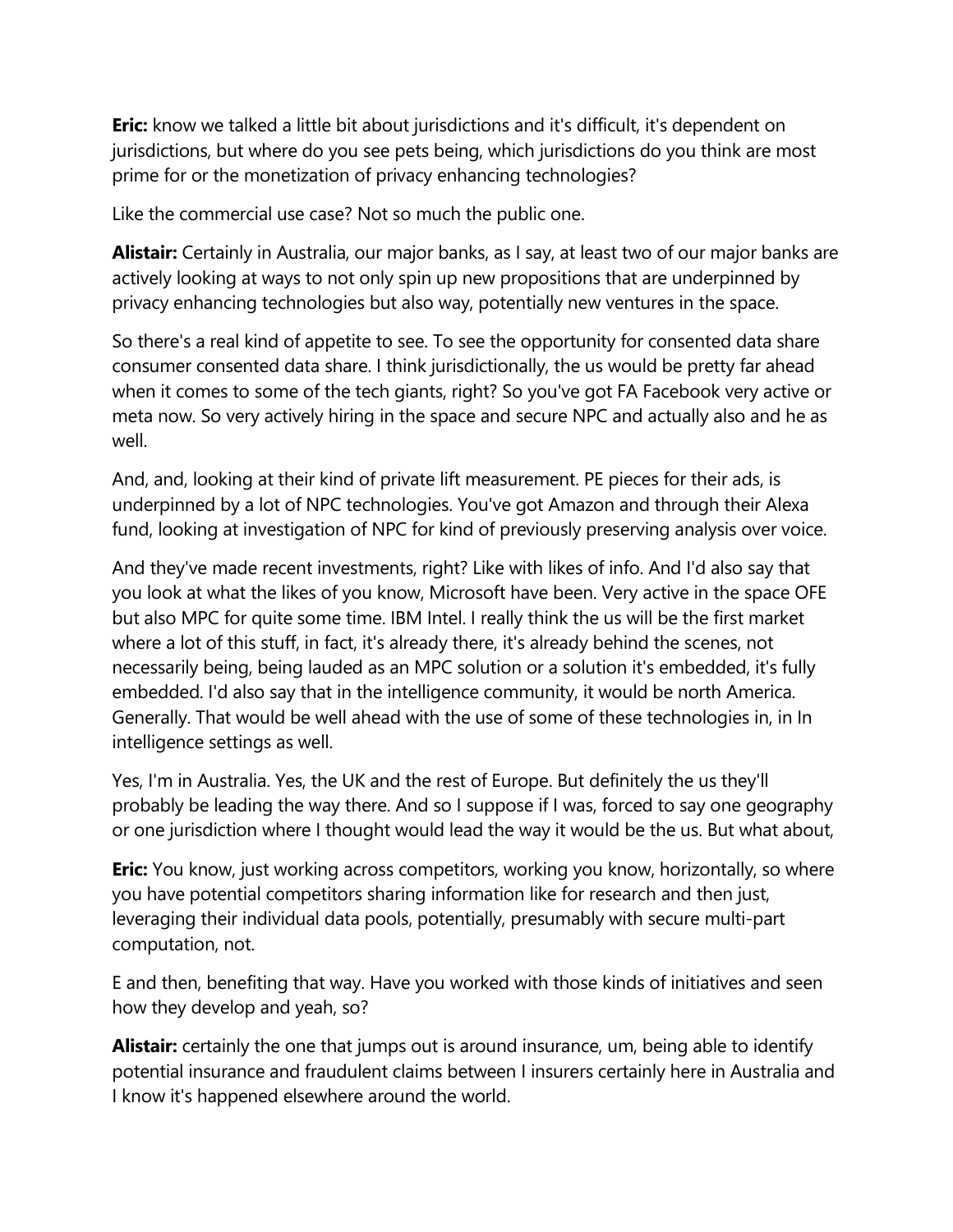Unfortunately this one didn't get off the ground, but it was one where it got quite. Into kind of you know, quite well into the execution. And it was really about how do we identify those people who have, multiple car insurance policies across different insurers who traditionally don't share data with each other for a bunch of reasons once competitive, the other ones, actually, it's a regulatory, there's a set of regulatory challenges is how do we then.

If that person goes and, crashes, the car makes a claim against two insurers. How do we make sure in that this double dip scenario that's actually, we know about that and that it's fraudulent so that we don't actually pay out twice? And so really getting those insurers together to you know, agree the framework, look at some of the technologies to be able to apply.

I, this was using some of the privacy preserving technology. So specifically some But it was actually more using blockchain solution, actually. And, and I this, this falls down, not because of the strength of the merits of the technology, but more the sheer difficulties in orchestrating four to five large organizations to all agree and all come together and all to trust one another enough and all to execute, to get.

So that's how that falls down which, is probably one of the challenges that I see about. Multi-part computation adoption specifically is that if you need multiple participants to generate value, it's actually, how do you get those multiple participants together to actually not only agree on the solution, but to participate together.

And then I think the other challenge as well is from a pure sales perspective. How do you have to go off and sell to each one of those participants to, to get that, to get that to actually happen. And I think, and I think actually you probably heard Kevin McCarthy from infer, say something relatively similar in the past.

But I think, yeah so I don't see that as specifically a technology challenge, as more as it is a kind of getting multiple participants together to execute

**Eric:** together. It seems like going into 22, we're seeing more privacy enhancing technologies find a way into digital assets. Like I mentioned about the NPC Alliance it also feels it's attracting more venture dollars.

What are you seeing in Australia? Is it driving more venture investment than is it escalating leveling off still yet to grow?

**Alistair:** So definitely to grow the privacy announcing technology, certainly in Australia, I'd say from a venture perspective are far early on that kind of awareness curve slash the actively investing side of things.